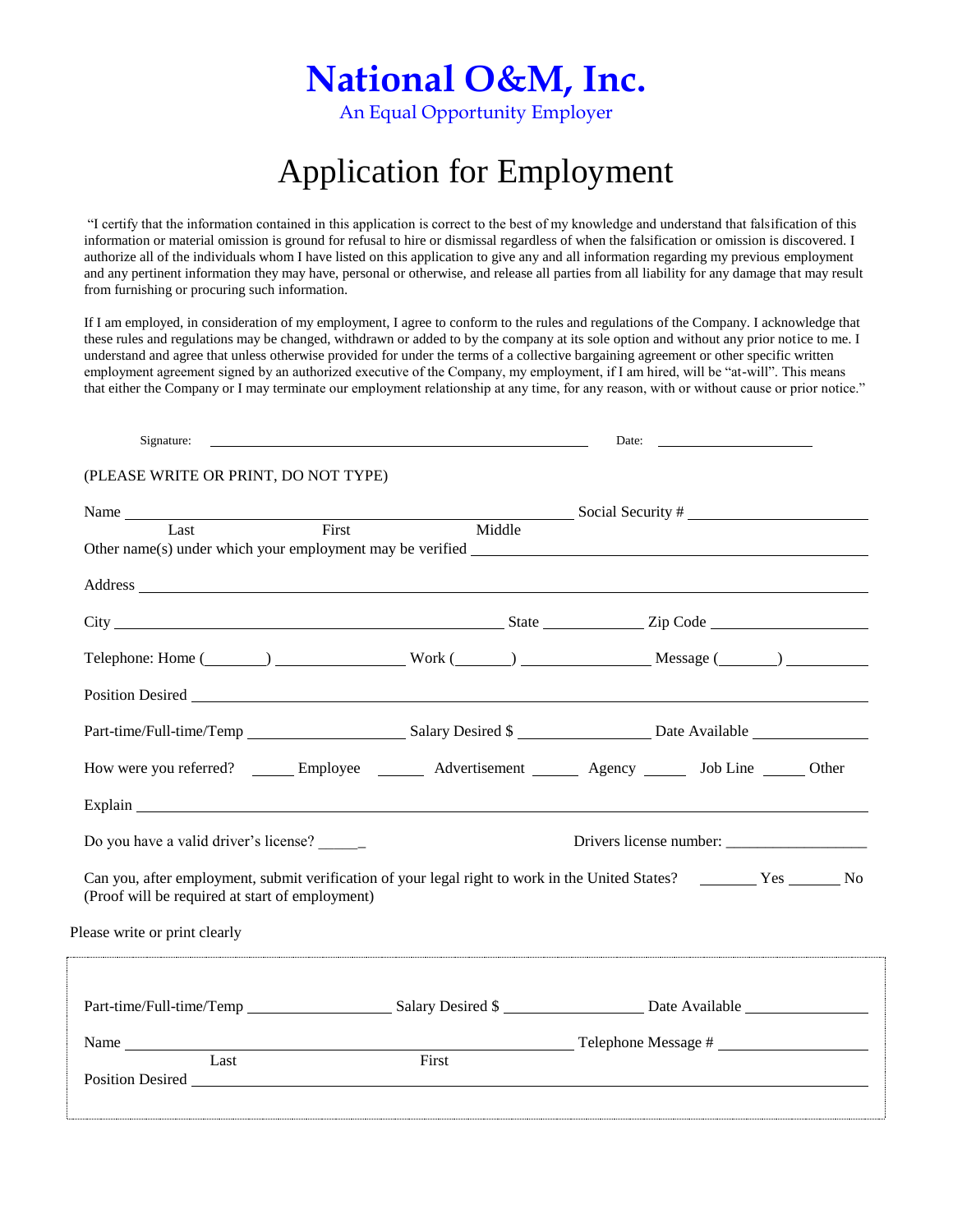| <b>Education</b>                |                                      |                                     |                               |                           |                                            |
|---------------------------------|--------------------------------------|-------------------------------------|-------------------------------|---------------------------|--------------------------------------------|
| <b>Type of</b><br><b>School</b> | Name and<br><b>Address of School</b> | <b>Courses</b><br><b>Majored</b> in | Circle last year<br>completed | Diploma/<br><b>Degree</b> | <b>Reason for not</b><br><b>Graduating</b> |
| <b>High</b>                     |                                      |                                     |                               |                           |                                            |
| <b>School</b>                   |                                      |                                     | 9 10 11 12                    |                           |                                            |
| <b>Junior</b>                   |                                      |                                     |                               |                           |                                            |
| <b>College</b>                  |                                      |                                     | $1\,2$                        |                           |                                            |
| College/                        |                                      |                                     |                               |                           |                                            |
| <b>University</b>               |                                      |                                     | 1 2 3 4                       |                           |                                            |
| Post                            |                                      |                                     |                               |                           |                                            |
| <b>Graduate</b>                 |                                      |                                     | 1 2 3 4                       |                           |                                            |
| <b>Trade or</b>                 |                                      |                                     |                               |                           |                                            |
| <b>Business</b>                 |                                      |                                     | 1 2 3 4                       |                           |                                            |

## **Special Skills, Training, and Certification**

PC/Word Processor(s)

Software Programs

Typing Speed wpm Fastnotes/Shorthand wpm 10-key adding machine Yes No By sight By touch

Other skills/professional training

Licenses or Certifications Relevant to the Position Desired

#### **Foreign Languages**

Certain positions require knowledge and skill in speaking, reading and writing in a foreign language. If you would like to be considered for such positions, please complete this section by listing the foreign languages you speak, read and write by fluency (fluently, well, fair).

|              | <b>Fluently</b> | Well | Foir |
|--------------|-----------------|------|------|
| <b>Speak</b> |                 |      |      |
| <b>Read</b>  |                 |      |      |
| Write        |                 |      |      |

### **Relevant Experience**

(Starting with your current position and going backward, include previous paid and unpaid employment and volunteer work and explain gaps between periods of employment)

|  |      |                | Your Title |
|--|------|----------------|------------|
|  |      |                |            |
|  |      | $\text{mo/yr}$ | mo/yr      |
|  | Name | Title          |            |
|  |      |                |            |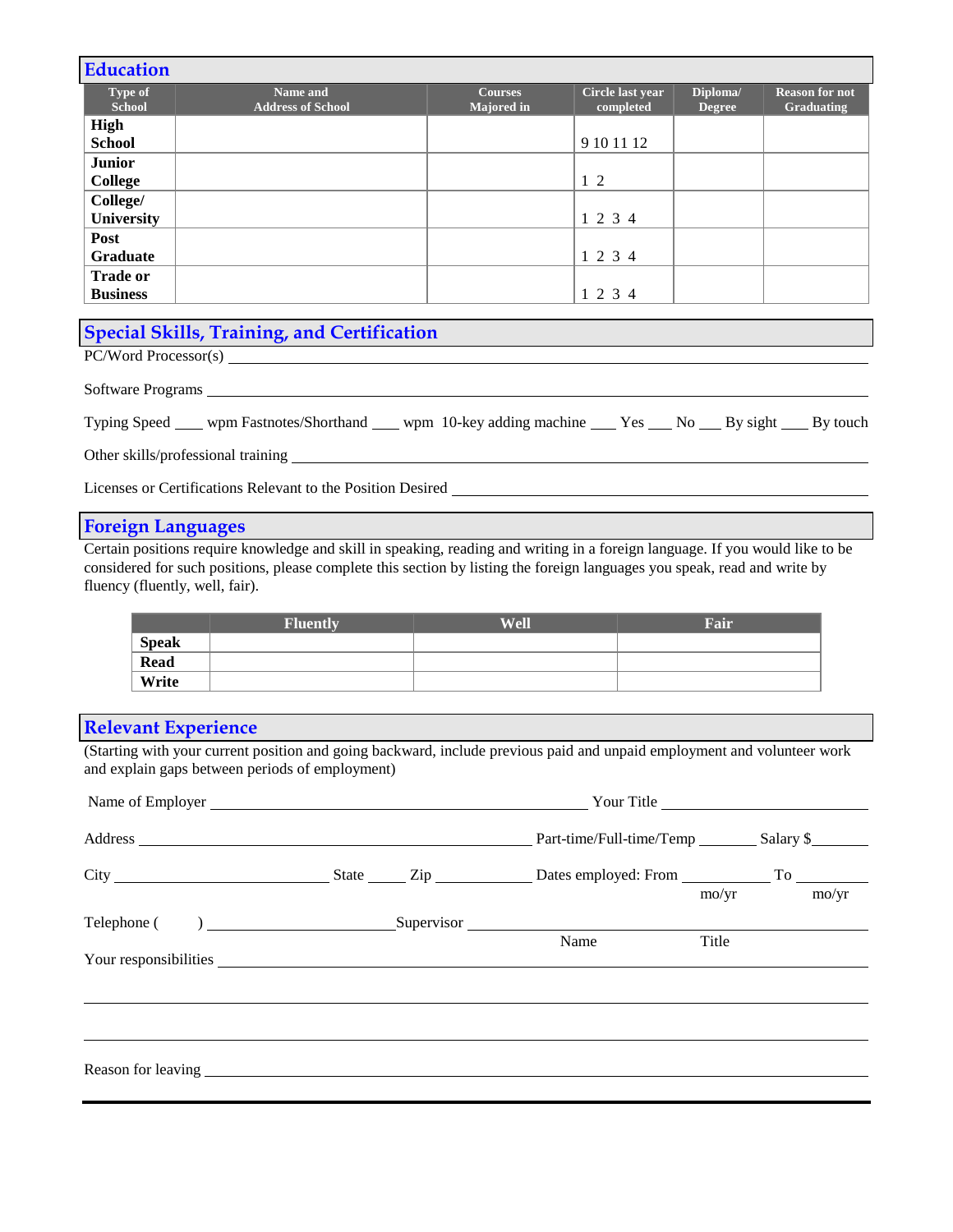|                                                                          |  | Part-time/Full-time/Temp __________ Salary \$                                                                                                                                                                                                                                                                                                 |                |  |                       |
|--------------------------------------------------------------------------|--|-----------------------------------------------------------------------------------------------------------------------------------------------------------------------------------------------------------------------------------------------------------------------------------------------------------------------------------------------|----------------|--|-----------------------|
|                                                                          |  |                                                                                                                                                                                                                                                                                                                                               | mo/yr          |  | $\text{mo}/\text{yr}$ |
|                                                                          |  |                                                                                                                                                                                                                                                                                                                                               |                |  |                       |
|                                                                          |  | Name                                                                                                                                                                                                                                                                                                                                          | Title          |  |                       |
|                                                                          |  |                                                                                                                                                                                                                                                                                                                                               |                |  |                       |
|                                                                          |  |                                                                                                                                                                                                                                                                                                                                               |                |  |                       |
|                                                                          |  |                                                                                                                                                                                                                                                                                                                                               |                |  |                       |
|                                                                          |  |                                                                                                                                                                                                                                                                                                                                               | $\text{mo/yr}$ |  | $\text{mo/yr}$        |
| Telephone (                                                              |  | $\sum_{n=1}^{\infty}$ $\sum_{n=1}^{\infty}$ $\sum_{n=1}^{\infty}$ $\sum_{n=1}^{\infty}$ $\sum_{n=1}^{\infty}$ $\sum_{n=1}^{\infty}$ $\sum_{n=1}^{\infty}$ $\sum_{n=1}^{\infty}$ $\sum_{n=1}^{\infty}$ $\sum_{n=1}^{\infty}$ $\sum_{n=1}^{\infty}$ $\sum_{n=1}^{\infty}$ $\sum_{n=1}^{\infty}$ $\sum_{n=1}^{\infty}$ $\sum_{n=1}^{\in$<br>Name | Title          |  |                       |
|                                                                          |  | ,我们也不会有什么。""我们的人,我们也不会有什么?""我们的人,我们也不会有什么?""我们的人,我们也不会有什么?""我们的人,我们也不会有什么?""我们的人                                                                                                                                                                                                                                                              |                |  |                       |
|                                                                          |  |                                                                                                                                                                                                                                                                                                                                               |                |  |                       |
|                                                                          |  |                                                                                                                                                                                                                                                                                                                                               |                |  |                       |
|                                                                          |  |                                                                                                                                                                                                                                                                                                                                               |                |  |                       |
|                                                                          |  |                                                                                                                                                                                                                                                                                                                                               | $\text{mo/yr}$ |  | $\text{mo}/\text{yr}$ |
| Telephone (                                                              |  | Name                                                                                                                                                                                                                                                                                                                                          | Title          |  |                       |
|                                                                          |  |                                                                                                                                                                                                                                                                                                                                               |                |  |                       |
|                                                                          |  |                                                                                                                                                                                                                                                                                                                                               |                |  |                       |
| <b>Military Service</b>                                                  |  |                                                                                                                                                                                                                                                                                                                                               |                |  |                       |
| Have you ever served in the U.S. Military Service? _______ Yes ______ No |  |                                                                                                                                                                                                                                                                                                                                               |                |  |                       |
|                                                                          |  |                                                                                                                                                                                                                                                                                                                                               |                |  |                       |
|                                                                          |  |                                                                                                                                                                                                                                                                                                                                               |                |  |                       |